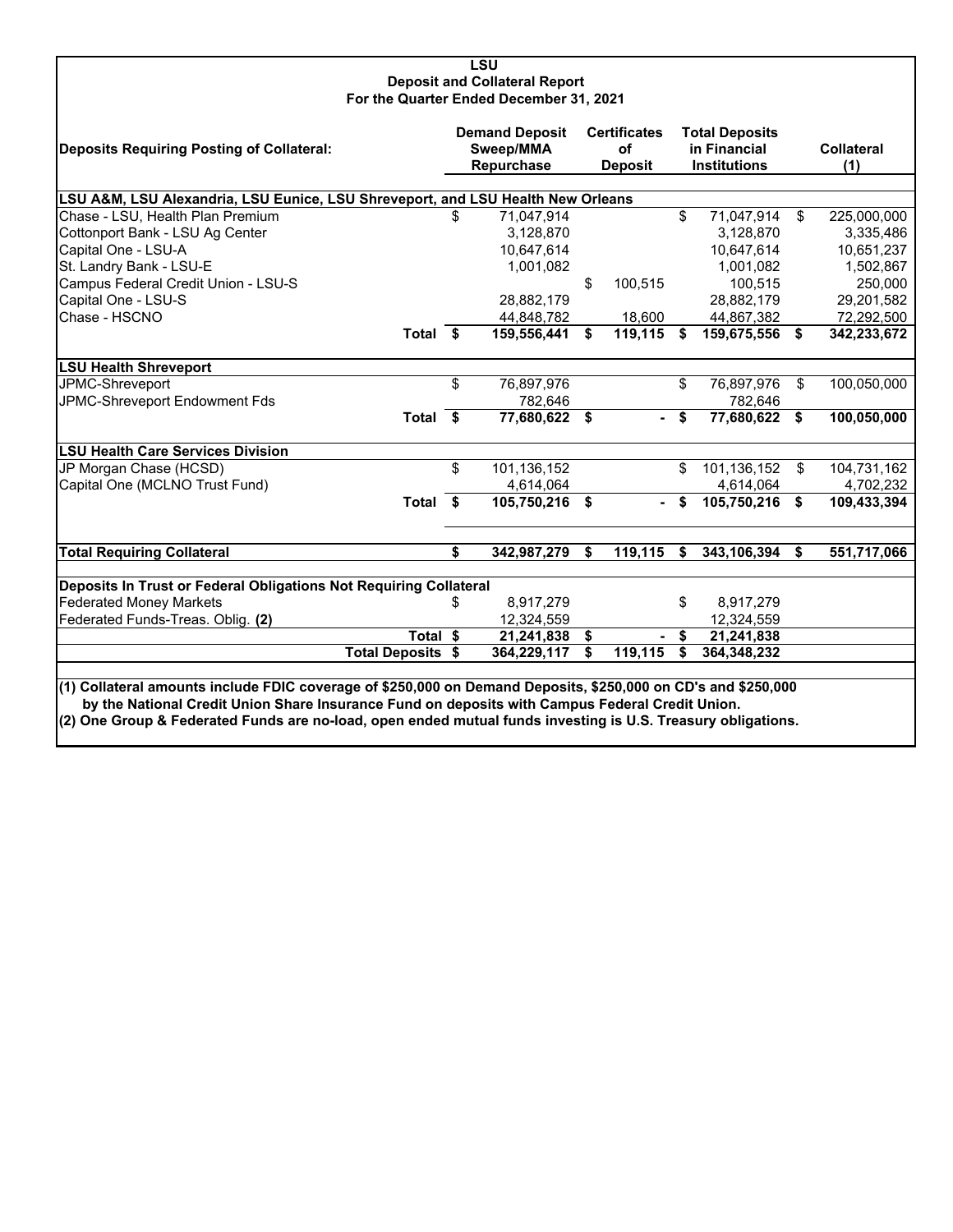## **LSU Investment Summary For the Quarter Ended December 31, 2021**

|                                      |                 |                 |                     | As of 12/31/2021 |                     |                 |                     | As of 06/30/2022 |                     |  |
|--------------------------------------|-----------------|-----------------|---------------------|------------------|---------------------|-----------------|---------------------|------------------|---------------------|--|
|                                      | As of 7/1/2021  | As of 9/30/2021 |                     |                  |                     | As of 3/31/2022 |                     |                  |                     |  |
| <b>Fund Description</b>              | Value           | Cost            | <b>Market Value</b> | Cost             | <b>Market Value</b> | Cost            | <b>Market Value</b> | Cost             | <b>Market Value</b> |  |
| <b>Current Funds</b>                 |                 |                 |                     |                  |                     |                 |                     |                  |                     |  |
|                                      |                 |                 |                     |                  |                     | \$0             |                     | \$0              |                     |  |
| Cash/Sweeps                          | \$356,304,897   | \$356,922,391   | \$356,922,391       | \$337,590,569    | \$337,590,569       |                 | \$0                 |                  | \$0                 |  |
| Money Market Accounts/Repos          | \$0             | \$1,275,958     | \$1,275,958         | \$4,224,207      | \$4,224,207         | \$0             | \$0                 | \$0              | \$0                 |  |
| Certificates of Deposit              | \$100,494       | \$100,492       | \$100,492           | \$100,515        | \$100,515           | \$0             | \$0                 | \$0              | \$0                 |  |
| Treasury Notes                       | \$58,379,096    | \$61,777,329    | \$62,248,451        | \$60,309,003     | \$60,224,584        | \$0             | \$0                 | \$0              | $\ddot{\$0}$        |  |
| CMO's                                | \$11,112,330    | \$10,375,750    | \$10,429,008        | \$8,437,640      | \$8,481,412         | \$0             | \$0                 | \$0              | \$0                 |  |
|                                      |                 |                 |                     |                  |                     |                 |                     |                  |                     |  |
| <b>Agency Securities</b>             | \$107,435,239   | \$108,412,145   | \$107,424,243       | \$123,116,832    | \$121,126,672       | \$0             | \$0                 | \$0              | \$0                 |  |
| Mortgaged Backed Securities          | \$10,587,622    | \$9,159,314     | \$9,297,479         | \$7,711,982      | \$7,693,767         | \$0             | \$0                 | \$0              | \$0                 |  |
| <b>Equity Securities</b>             | \$91,630        | \$0             | \$94,509            | \$0              | \$95,672            | \$0             | \$0                 | \$0              | \$0                 |  |
| Municipal Bonds                      | \$185,832,665   | \$226,792,106   | \$224,175,950       | \$228,550,911    | \$224,348,709       | \$0             | \$0                 | \$0              | \$0                 |  |
| Corporate Bonds                      | \$194,189,145   | \$274,663,130   | \$275,812,265       | \$290,494,694    | \$288,540,270       | \$0             | \$0                 | \$0              | \$0                 |  |
|                                      |                 |                 |                     |                  |                     |                 |                     |                  |                     |  |
| Total                                | \$924,033,118   | \$1,049,478,615 | \$1,047,780,746     | \$1,060,536,353  | \$1,052,426,377     | \$0             | \$0                 | \$0              | \$0                 |  |
| <b>Endowment Funds</b>               |                 |                 |                     |                  |                     |                 |                     |                  |                     |  |
|                                      |                 |                 |                     |                  |                     |                 |                     |                  |                     |  |
| Cash/Sweeps                          | \$835,778       | \$836,067       | \$836,067           | \$782,646        | \$782,646           | \$0             | \$0                 | \$0              | \$0                 |  |
| Money Market Accounts/Repos          | \$0             | \$927,545       | \$927,545           | \$776,790        | \$776,790           | \$0             | \$0                 | \$0              | $$0$$<br>$$0$       |  |
| Certificates of Deposit              | \$18,600        | \$18,600        | \$18,600            | \$18,600         | \$18,600            | \$0             | \$0                 | \$0              |                     |  |
| Agency Securities                    | \$2,522,679     | \$2.481.905     | \$2,482,397         | \$2.481.905      | \$2,445,243         | \$0             | \$0                 | \$0              | \$0                 |  |
|                                      |                 |                 |                     |                  |                     |                 |                     |                  |                     |  |
| Mortgaged Backed Securities          | \$1,290,319     | \$1,123,141     | \$1,198,572         | \$1,118,181      | \$1,172,743         | \$0             | \$0                 | \$0              | \$0                 |  |
| <b>Equity Securities</b>             | \$10,979,120    | \$4,650,911     | \$10,867,514        | \$4,345,627      | \$10,444,010        | \$0             | \$0                 | \$0              | \$0                 |  |
| Mutual Funds                         | \$78,578,072    | \$66,224,975    | \$78,767,954        | \$68,505,860     | \$81,237,630        | \$0             | \$0                 | \$0              | \$0                 |  |
| <b>Municipal Bonds</b>               |                 | \$4,033,622     | \$3,955,331         | \$4,021,711      | \$3,933,535         | \$0             | \$0                 | \$0              | \$0                 |  |
|                                      | \$4,237,198     |                 |                     |                  |                     |                 |                     |                  |                     |  |
| Corporate Bonds                      | \$8,265,808     | \$7,835,152     | \$8,188,122         | \$9,334,402      | \$9,549,917         | \$0             | \$0                 | \$0              | \$0                 |  |
| Total                                | \$106,727,574   | \$88,131,918    | \$107,242,102       | \$91,385,722     | \$110,361,114       | \$0             | \$0                 | \$0              | \$0                 |  |
|                                      |                 |                 |                     |                  |                     |                 |                     |                  |                     |  |
| Other Funds                          |                 |                 |                     |                  |                     |                 |                     |                  |                     |  |
| Cash/Sweeps                          | \$4,172,625     | \$4,357,895     | \$4,357,895         | \$4,614,064      | \$4,614,064         | \$0             | \$0                 | \$0              | \$0                 |  |
| Money Market Accounts/Repos          | \$31,962,903    | \$9,225,986     | \$9,225,986         | \$16,240,841     | \$16,240,841        | \$0             | \$0                 | \$0              | \$0                 |  |
|                                      |                 |                 | \$291.747           |                  |                     |                 |                     | \$0              |                     |  |
| <b>Equity Securities</b>             | \$312,877       | \$0             |                     | \$0              | \$303,502           | \$0             | \$0                 |                  | \$0                 |  |
| Total                                | \$36,448,405    | \$13,583,881    | \$13,875,628        | \$20.854.905     | \$21,158,407        | \$0             | \$0                 | \$0              | \$0                 |  |
| <b>Grand Total</b>                   | \$1,067,209,097 | \$1,151,194,414 | \$1,168,898,476     | \$1,172,776,980  | \$1,183,945,898     | \$0             | \$0                 | \$0              | \$0                 |  |
| Deposits in Financial Institutions   |                 |                 |                     |                  |                     |                 |                     |                  |                     |  |
|                                      |                 |                 |                     |                  |                     |                 |                     |                  |                     |  |
| Total Cash/Sweeps/MMA/Repos          | \$393,276,203   | \$373,545,842   | \$373,545,842       | \$364,229,117    | \$364,229,117       | \$0             | \$0                 | \$0              | \$0                 |  |
| <b>Total Certificates of Deposit</b> | \$119,094       | \$119.092       | \$119,092           | \$119.115        | \$119,115           | \$0             | \$0                 | \$0              | \$0                 |  |
| <b>Total Deposits</b>                | \$393,395,297   | \$373,664,934   | \$373,664,934       | \$364,348,232    | \$364,348,232       | \$0             | \$0                 | \$0              | \$0                 |  |
| Other Investments                    |                 |                 |                     |                  |                     |                 |                     |                  |                     |  |
|                                      |                 |                 |                     |                  |                     |                 |                     |                  |                     |  |
| <b>Treasury Notes</b>                | \$58,379,096    | \$61,777,329    | \$62,248,451        | \$60,309,003     | \$60,224,584        | \$0             | \$0                 | \$0              | \$0                 |  |
| CMO's                                | \$11,112,330    | \$10,375,750    | \$10,429,008        | \$8,437,640      | \$8,481,412         | \$0             | \$0                 | \$0              | $$0$$<br>$$0$       |  |
| <b>Agency Securities</b>             | \$109,957,918   | \$110,894,050   | \$109,906,640       | \$125,598,737    | \$123,571,915       | \$0             | \$0                 | \$0              |                     |  |
| Mortgaged Backed Securities          | \$11,877,941    | \$10,282,455    | \$10,496,051        | \$8,830,163      | \$8,866,510         | \$0             | \$0                 | \$0              | \$0                 |  |
|                                      |                 |                 |                     |                  |                     |                 |                     |                  |                     |  |
| <b>Equity Securities</b>             | \$11,383,627    | \$4,650,911     | \$11,253,770        | \$4,345,627      | \$10,843,184        | \$0             | \$0                 | \$0              | \$0                 |  |
| Mutual Funds                         | \$78,578,072    | \$66,224,975    | \$78,767,954        | \$68,505,860     | \$81,237,630        | \$0             | \$0                 | \$0              | \$0                 |  |
| <b>Municipal Bonds</b>               | \$190,069,863   | \$230,825,728   | \$228,131,281       | \$232,572,622    | \$228,282,244       | \$0             | \$0                 | \$0              | \$0                 |  |
| Corporate Bonds                      | \$202,454,953   | \$282,498,282   | \$284,000,387       | \$299,829,096    | \$298,090,187       | \$0             | \$0                 | \$0              | \$0                 |  |
|                                      |                 |                 |                     |                  |                     |                 |                     |                  |                     |  |
| <b>Total Other</b>                   | \$673,813,800   | \$777,529,480   | \$795,233,542       | \$808,428,748    | \$819,597,666       | \$0             | \$0                 | \$0              | \$0                 |  |
| <b>Grand Total</b>                   | \$1,067,209,097 | \$1,151,194,414 | \$1,168,898,476     | \$1,172,776,980  | \$1,183,945,898     | \$0             | \$0                 | \$0              | \$0                 |  |
| <b>LSU Paid Campuses</b>             |                 |                 |                     |                  |                     |                 |                     |                  |                     |  |
| <b>Current Funds</b>                 |                 |                 |                     |                  |                     |                 |                     |                  |                     |  |
| Cash/Sweeps                          | \$218,134,721   | \$209,645,158   | \$209,645,158       | \$159,556,441    | \$159,556,441       |                 |                     |                  |                     |  |
|                                      |                 |                 |                     |                  |                     |                 |                     |                  |                     |  |
| Money Market Accounts/Repos          |                 | \$1,275,958     | \$1,275,958         | \$4,224,207      | \$4,224,207         |                 |                     |                  |                     |  |
| Certificates of Deposit              | \$100,494       | \$100,492       | \$100,492           | \$100,515        | \$100,515           |                 |                     |                  |                     |  |
| Treasury Notes                       | \$9,970,312     | \$9,920,313     | \$9,937,109         | \$9,920,313      | \$9,854,688         |                 |                     |                  |                     |  |
| CMO's                                | \$11,112,330    | \$10,375,750    | \$10,429,008        | \$8,437,640      | \$8,481,412         |                 |                     |                  |                     |  |
|                                      |                 |                 |                     |                  |                     |                 |                     |                  |                     |  |
| <b>Agency Securities</b>             | \$96,129,062    | \$98,595,345    | \$97,658,645        | \$113,322,712    | \$111,483,561       |                 |                     |                  |                     |  |
| Mortgaged Backed Securities          | \$10,575,505    | \$9,146,713     | \$9,285,587         | \$7,699,540      | \$7,682,041         |                 |                     |                  |                     |  |
| <b>Equity Securities</b>             | \$91,630        |                 | \$94,509            |                  | \$95,672            |                 |                     |                  |                     |  |
| <b>Municipal Bonds</b>               | \$166,096,612   | \$206,520,988   | \$204,120,658       | \$208,376,636    | \$204,499,249       |                 |                     |                  |                     |  |
|                                      |                 |                 |                     |                  |                     |                 |                     |                  |                     |  |
| Corporate Bonds                      | \$147,910,074   | \$232,541,857   | \$232,820,018       | \$248,450,977    | \$246,130,223       |                 |                     |                  |                     |  |
| <b>Total</b>                         | \$660,120,740   | \$778,122,574   | \$775,367,142       | \$760,088,981    | \$752,108,009       | \$0             | \$0                 | \$0              | \$0                 |  |
|                                      |                 |                 |                     |                  |                     |                 |                     |                  |                     |  |
| Endowment Funds                      |                 |                 |                     |                  |                     |                 |                     |                  |                     |  |
| Money Market Accounts/Repos          |                 | \$927,545       | \$927,545           | \$776,790        | \$776,790           |                 |                     |                  |                     |  |
|                                      |                 |                 |                     |                  |                     |                 |                     |                  |                     |  |
| Certificates of Deposit              | \$18,600        | \$18,600        | \$18,600            | \$18,600         | \$18,600            |                 |                     |                  |                     |  |
| Agency Securities                    | \$2,522,679     | \$2,481,905     | \$2,482,397         | \$2,481,905      | \$2,445,243         |                 |                     |                  |                     |  |
| Mortgaged Backed Securities          | \$1,290,319     | \$1,123,141     | \$1,198,572         | \$1,118,181      | \$1,172,743         |                 |                     |                  |                     |  |
|                                      |                 |                 |                     |                  |                     |                 |                     |                  |                     |  |
| <b>Equity Securities</b>             | \$10,961,272    | \$4,643,261     | \$10,850,385        | \$4,337,977      | \$10,425,237        |                 |                     |                  |                     |  |
| <b>Municipal Bonds</b>               | \$4,237,198     | \$4,033,622     | \$3,955,331         | \$4,021,711      | \$3,933,535         |                 |                     |                  |                     |  |
| Corporate Bonds                      | \$8,265,808     | \$7,835,152     | \$8,188,122         | \$9,334,402      | \$9,549,917         |                 |                     |                  |                     |  |
| Total                                | \$27,295,876    | \$21,063,226    | \$27,620,952        | \$22,089,566     | \$28,322,065        | \$0             | \$0                 | \$0              | \$0                 |  |
|                                      |                 |                 |                     |                  |                     |                 |                     |                  |                     |  |
| Other Funds                          |                 |                 |                     |                  |                     |                 |                     |                  |                     |  |
| Money Market Accounts/Repos          | \$23,054,339    | \$313,083       | \$313,083           | \$7,323,562      | \$7,323,562         |                 |                     |                  |                     |  |
| Total                                | \$23,054,339    | \$313,083       | \$313,083           | \$7,323,562      | \$7,323,562         | \$0             | \$0                 | \$0              | \$0                 |  |
| Grand Total                          | \$710,470,955   | \$799,498,883   | \$803,301,177       | \$789,502,109    | \$787,753,636       | \$0             | \$0                 | \$0              | \$0                 |  |
|                                      |                 |                 |                     |                  |                     |                 |                     |                  |                     |  |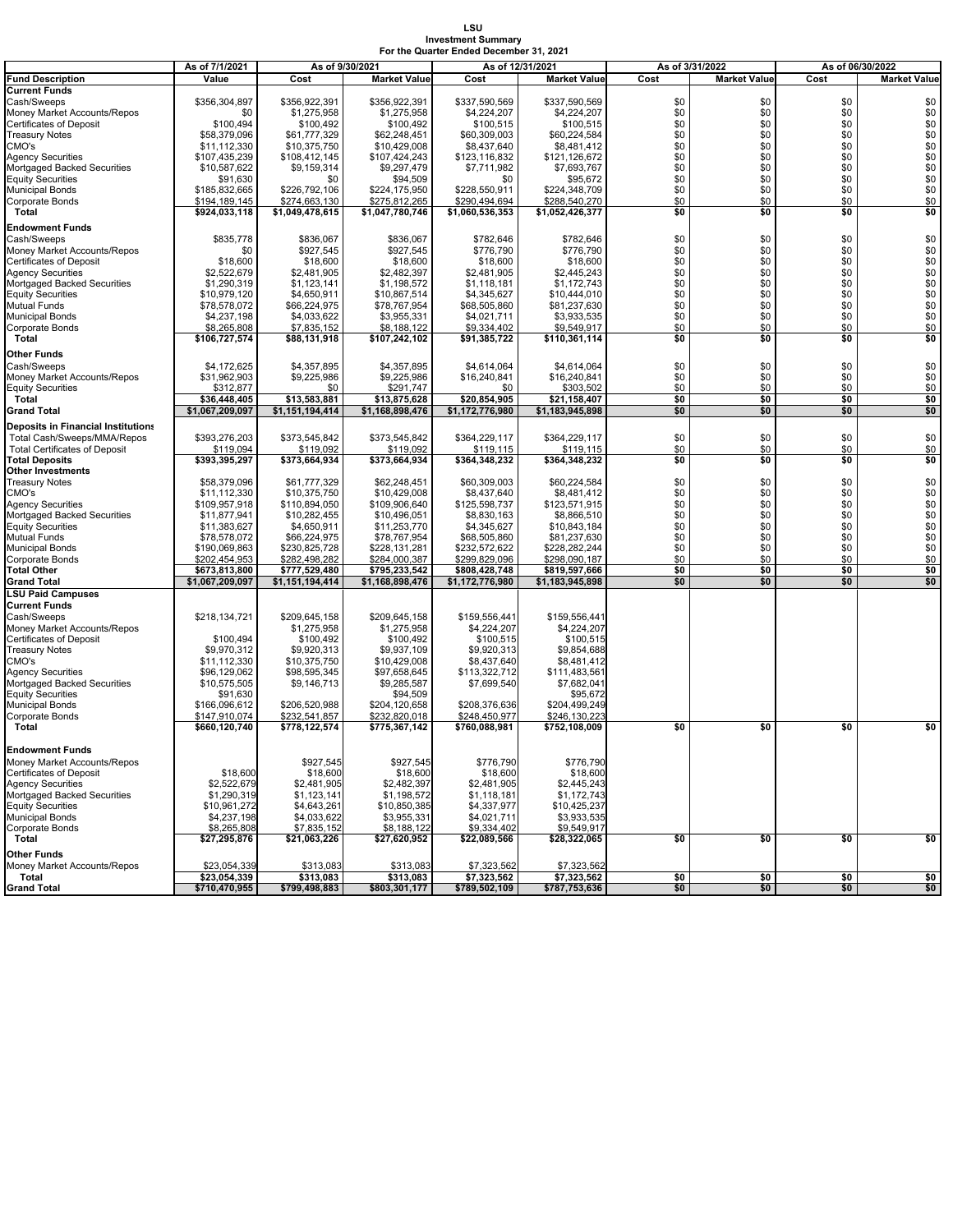| LSU                                     |
|-----------------------------------------|
| <b>Investment Summary</b>               |
| For the Quarter Ended December 31, 2021 |

|                              | As of 7/1/2021  | As of 9/30/2021 |                     | As of 12/31/2021 |                     |      | As of 3/31/2022     | As of 06/30/2022 |                     |
|------------------------------|-----------------|-----------------|---------------------|------------------|---------------------|------|---------------------|------------------|---------------------|
| <b>Fund Description</b>      | Value           | Cost            | <b>Market Value</b> | Cost             | <b>Market Value</b> | Cost | <b>Market Value</b> | Cost             | <b>Market Value</b> |
| <b>LSU Health Shreveport</b> |                 |                 |                     |                  |                     |      |                     |                  |                     |
| <b>Current Funds</b>         |                 |                 |                     |                  |                     |      |                     |                  |                     |
| Cash/Sweeps S.               | \$59.622.887    | \$56,440,483    | \$56,440,483        | \$76,897,976     | \$76,897,976        |      |                     |                  |                     |
| <b>Cash/Sweeps</b>           | \$59,622,887    | \$56,440,483    | \$56,440,483        | \$76,897,976     | \$76,897,976        | \$0  | \$0                 | \$0              | \$0                 |
| <b>Treasury Notes</b>        | \$48,408,784    | \$51,857,016    | \$52,311,342        | \$50,388,690     | \$50,369,896        |      |                     |                  |                     |
| <b>Agency Securities</b>     | \$11.306.177    | \$9,816,800     | \$9.765.598         | \$9,794,120      | \$9.643.111         |      |                     |                  |                     |
| Mortgaged Backed Securities  | \$12.117        | \$12,601        | \$11,892            | \$12,442         | \$11,726            |      |                     |                  |                     |
| <b>Municipal Bonds</b>       | \$19,736,053    | \$20,271,118    | \$20,055,292        | \$20,174,275     | \$19,849,460        |      |                     |                  |                     |
| <b>Corporate Bonds</b>       | \$46,279,071    | \$42.121.273    | \$42.992.247        | \$42,043,717     | \$42,410,047        |      |                     |                  |                     |
| <b>Total</b>                 | \$185,365,089   | \$180,519,291   | \$181,576,854       | \$199,311,220    | \$199,182,216       | \$0  | \$0                 | \$0              | so                  |
| <b>Endowment Funds</b>       |                 |                 |                     |                  |                     |      |                     |                  |                     |
| Cash/Sweeps                  | \$835,778       | \$836,067       | \$836.067           | \$782,646        | \$782.646           |      |                     |                  |                     |
| <b>Equity Securities</b>     | \$17,848        | \$7,650         | \$17.129            | \$7,650          | \$18,773            |      |                     |                  |                     |
| <b>Mutual Funds</b>          | \$78,578,072    | \$66,224,975    | \$78,767,954        | \$68,505,860     | \$81,237,630        |      |                     |                  |                     |
| <b>Total</b>                 | \$79,431,698    | \$67,068,692    | \$79,621,150        | \$69,296,156     | \$82,039,049        | \$0  | \$0                 | \$0              | \$0                 |
| <b>Grand Total</b>           | \$264.796.787   | \$247.587.983   | \$261.198.004       | \$268,607,376    | \$281.221.265       | \$0  | \$0                 | \$0              | \$0                 |
| <b>LSU HCSD</b>              |                 |                 |                     |                  |                     |      |                     |                  |                     |
| <b>Current Funds</b>         |                 |                 |                     |                  |                     |      |                     |                  |                     |
| Cash/Sweeps                  | \$78,547,289    | \$90,836,750    | \$90,836,750        | \$101,136,152    | \$101,136,152       |      |                     |                  |                     |
| <b>Total</b>                 | \$78.547.289    | \$90,836,750    | \$90,836,750        | \$101.136.152    | \$101.136.152       | \$0  | \$0                 | \$0              | \$0                 |
| <b>Other Funds</b>           |                 |                 |                     |                  |                     |      |                     |                  |                     |
| Cash/Sweeps                  | \$4,172,625     | \$4,357,895     | \$4,357,895         | \$4,614,064      | \$4,614,064         |      |                     |                  |                     |
| Money Market Accounts/Repos  | \$8,908,564     | \$8,912,903     | \$8,912,903         | \$8,917,279      | \$8,917,279         |      |                     |                  |                     |
| <b>Equity Securities</b>     | \$312.877       |                 | \$291.747           |                  | \$303.502           |      |                     |                  |                     |
| Total                        | \$13,394,066    | \$13,270,798    | \$13,562,545        | \$13,531,343     | \$13,834,845        | \$0  | \$0                 | \$0              | \$0                 |
| <b>Grand Total</b>           | \$91,941,355    | \$104,107,548   | \$104,399,295       | \$114,667,495    | \$114,970,997       | \$0  | \$0                 | \$0              | \$0                 |
|                              |                 |                 |                     |                  |                     |      |                     |                  |                     |
| <b>System Total</b>          | \$1,067,209,097 | \$1,151,194,414 | \$1,168,898,476     | \$1,172,776,980  | \$1,183,945,898     | \$0  | \$0                 | \$0              | \$0                 |

\* Negative balance in the cash/Sweeps section of the current funds does not respresent an actual negative bank balance, rather it represents a timing difference of the allocation of the current funds.<br>\*\* Small endowment fu

\*\*\* LSU Paid Campuses include the following: LSU, LSU Ag Center, LSUA, LSUE, LSUS, LSU Health New Orleans, and the LSU Pennington Biomedical Research Center.

Disclaimer: Pursuant to PM-9, corporate bonds/notes only available for investment beginning 7-1-2011 Louisiana law provides for restrictions on maturity and allocation and may effect benchmark comparisons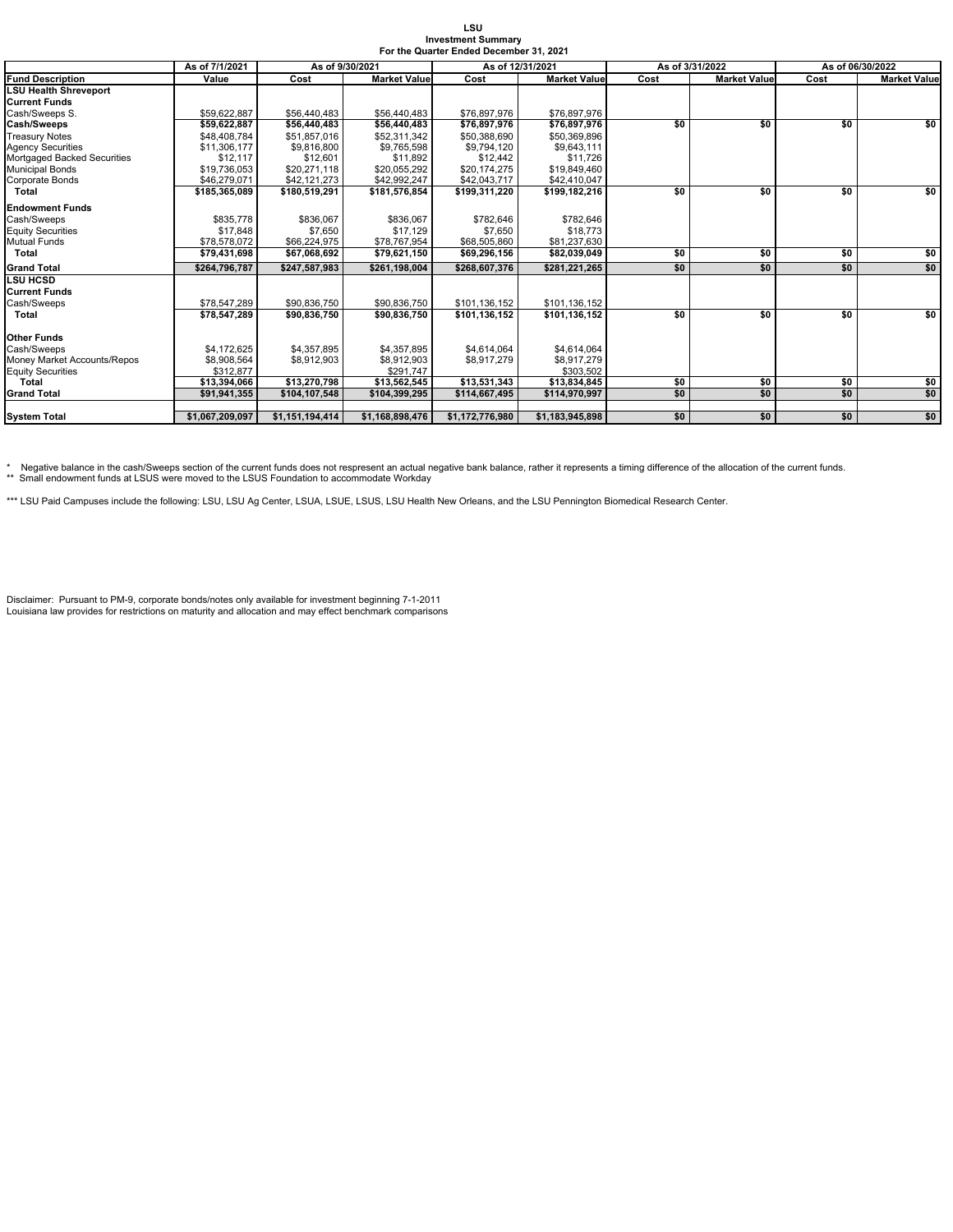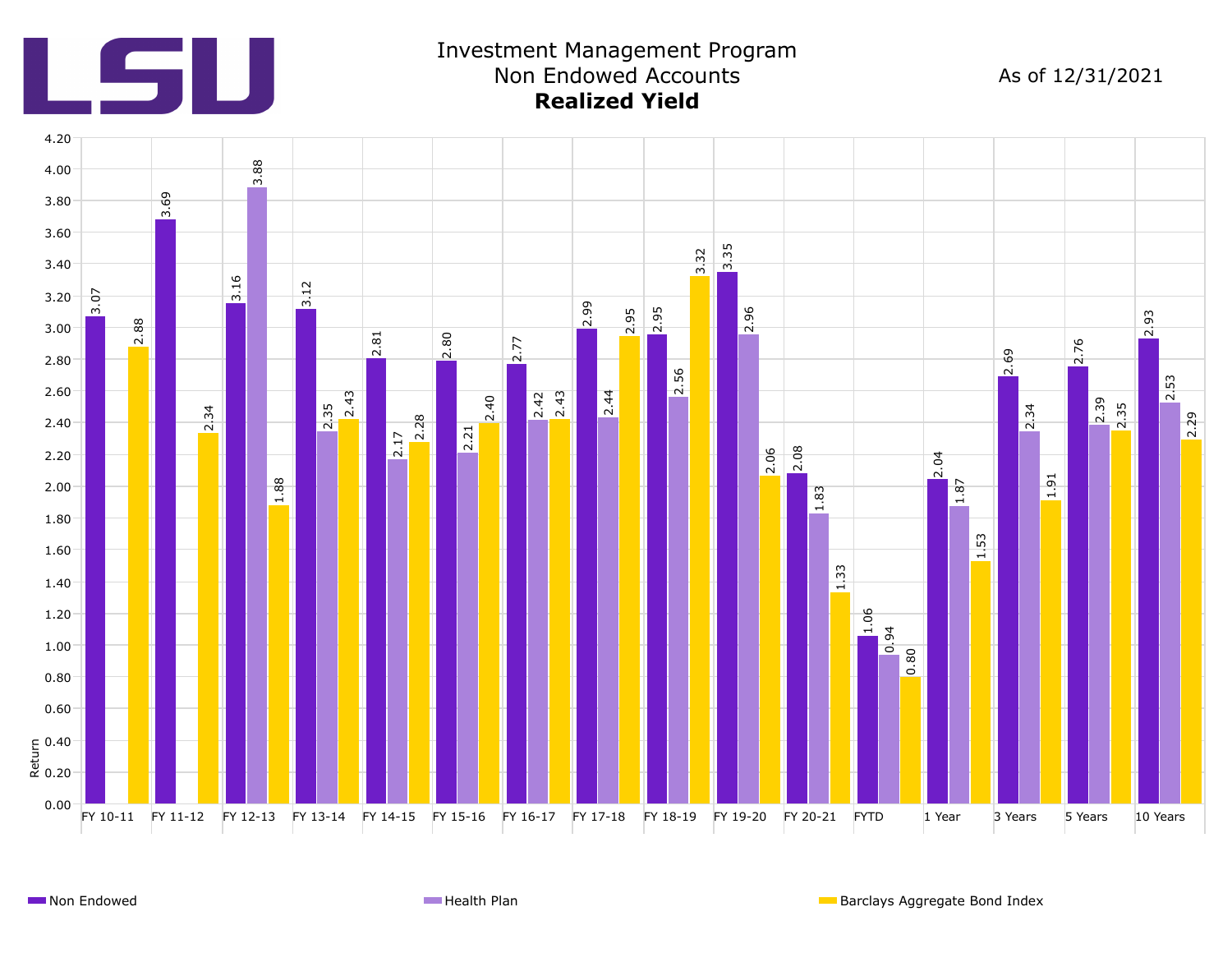

## Investment Management Program Non Endowed Accounts **Total Return**

As of 12/31/2021

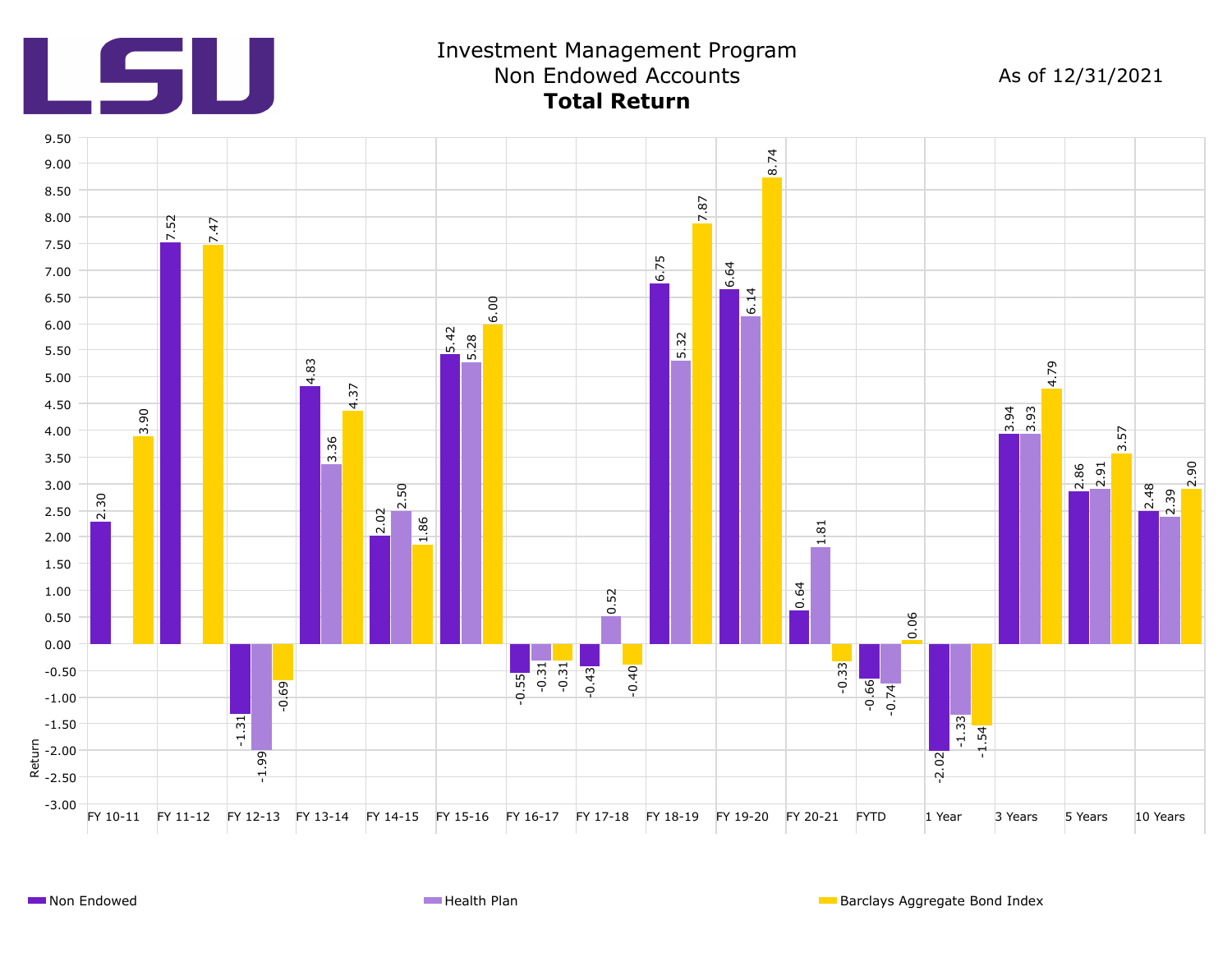## **Performance Relative to Peer Group**



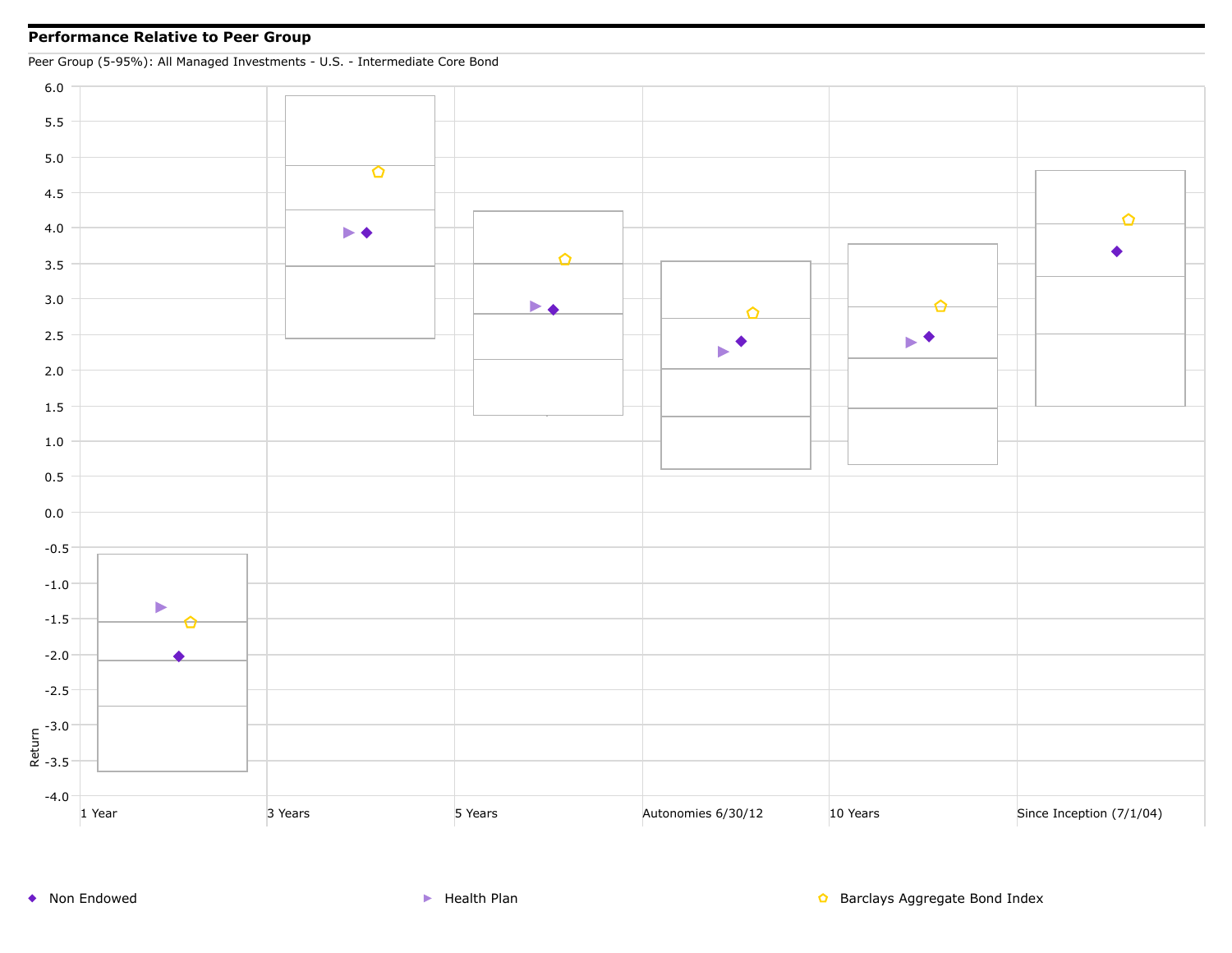

## Investment Management Program Endowed Accounts **Realized Yield**

As of 12/31/2021



**Endowment** Channel Communication Communication Communication Communication Communication Communication Communication Communication Communication Communication Communication Communication Communication Communication Commun